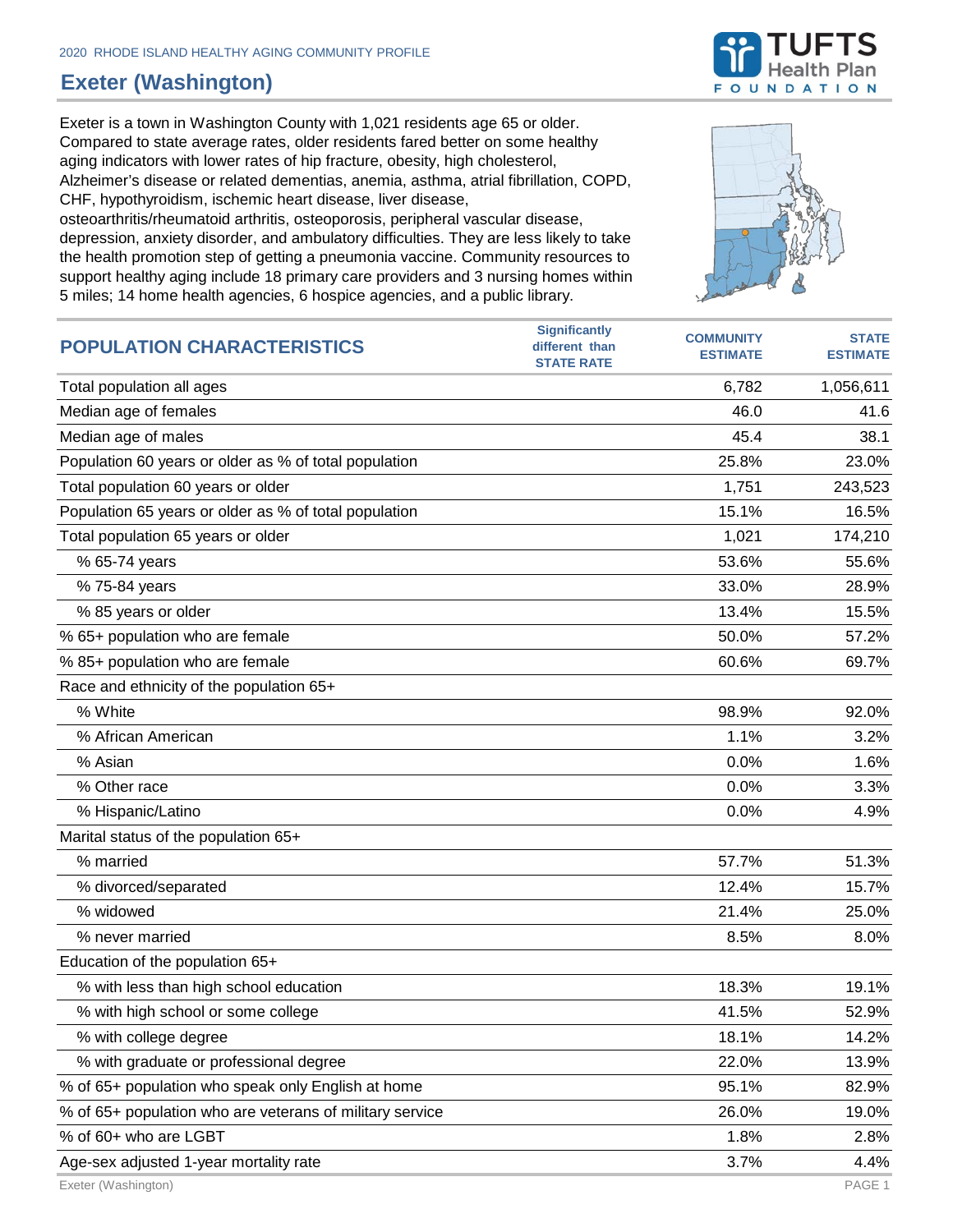| <b>HEALTHY AGING INDICATORS</b>                              | <b>BETTER / WORSE</b><br><b>STATE RATE</b> | <b>COMMUNITY</b><br><b>ESTIMATE</b> | <b>STATE</b><br><b>ESTIMATE</b> |
|--------------------------------------------------------------|--------------------------------------------|-------------------------------------|---------------------------------|
| <b>WELLNESS</b>                                              |                                            |                                     |                                 |
| % 60+ getting the recommended hours of sleep                 |                                            | 63.5%                               | 63.0%                           |
| % 60+ doing any physical activity within last month          |                                            | 73.6%                               | 71.0%                           |
| % 60+ met CDC guidelines for muscle-strengthening activity   |                                            | 29.4%                               | 25.0%                           |
| % 60+ met CDC guidelines for aerobic physical activity       |                                            | 58.7%                               | 54.3%                           |
| % 60+ with fair or poor health status                        |                                            | 16.3%                               | 19.5%                           |
| % 60+ with 15+ physically unhealthy days in last month       |                                            | 14.2%                               | 14.5%                           |
| <b>FALLS</b>                                                 |                                            |                                     |                                 |
| % 60+ who fell within last year                              |                                            | 28.9%                               | 26.3%                           |
| % 60+ who were injured in a fall within last year            |                                            | 9.1%                                | 10.3%                           |
| % 65+ had hip fracture                                       | B                                          | 2.3%                                | 3.4%                            |
| <b>PREVENTION</b>                                            |                                            |                                     |                                 |
| % 60+ with physical exam/check-up in last year               |                                            | 90.6%                               | 93.0%                           |
| % 60+ flu shot in last year                                  |                                            | 58.3%                               | 60.6%                           |
| % 60+ with pneumonia vaccine                                 | W                                          | 57.5%                               | 67.7%                           |
| % 60+ with shingles vaccine                                  |                                            | 33.2%                               | 35.3%                           |
| % 60+ women with a mammogram within last 2 years             |                                            | 82.1%                               | 82.0%                           |
| % 60+ with colorectal cancer screening                       |                                            | 77.9%                               | 77.8%                           |
| % 60+ with HIV test                                          |                                            | 13.3%                               | 15.8%                           |
| % 60+ met CDC preventive health screening goals              |                                            | 40.7%                               | 39.2%                           |
| <b>NUTRITION &amp; DIET</b>                                  |                                            |                                     |                                 |
| % 60+ with 5 or more servings of fruit or vegetables per day |                                            | 19.8%                               | 18.1%                           |
| % 65+ with poor supermarket access                           |                                            | 0.0%                                | 23.6%                           |
| % 60+ stressed about buying food in last month               |                                            | 8.9%                                | 13.2%                           |
| % 60+ self-reported obese                                    |                                            | 28.3%                               | 26.8%                           |
| % 65+ clinically diagnosed obesity                           | В                                          | 24.2%                               | 29.3%                           |
| % 65+ with high cholesterol                                  | B                                          | 73.7%                               | 79.1%                           |
| % 60+ with cholesterol screening                             |                                            | 97.9%                               | 96.9%                           |
| <b>ORAL HEALTH</b>                                           |                                            |                                     |                                 |
| % 60+ with dental insurance                                  |                                            | 56.4%                               | 56.3%                           |
| % 60+ with annual dental exam                                |                                            | 80.0%                               | 75.9%                           |
| # of dentists per 100,000 persons (all ages)                 |                                            | 0.0                                 | 64.7                            |
| % 60+ with loss of 6 or more teeth                           |                                            | 27.7%                               | 29.6%                           |
| <b>CHRONIC DISEASE</b>                                       |                                            |                                     |                                 |
| % 65+ with Alzheimer's disease or related dementias          | B                                          | 8.1%                                | 13.1%                           |
| % 65+ with anemia                                            | В                                          | 44.1%                               | 50.0%                           |
| % 65+ with asthma                                            | B                                          | 10.2%                               | 14.9%                           |
| % 65+ with atrial fibrillation                               | B                                          | 11.9%                               | 15.0%                           |
| % 65+ with autism spectrum disorder                          |                                            | N/A                                 | 0.04%                           |
| % 65+ with benign prostatic hyperplasia (men)                |                                            | 35.6%                               | 42.2%                           |
| % 65+ with breast cancer (women)                             |                                            | 10.6%                               | 11.1%                           |
| % 65+ with cataract                                          |                                            | 64.6%                               | 67.5%                           |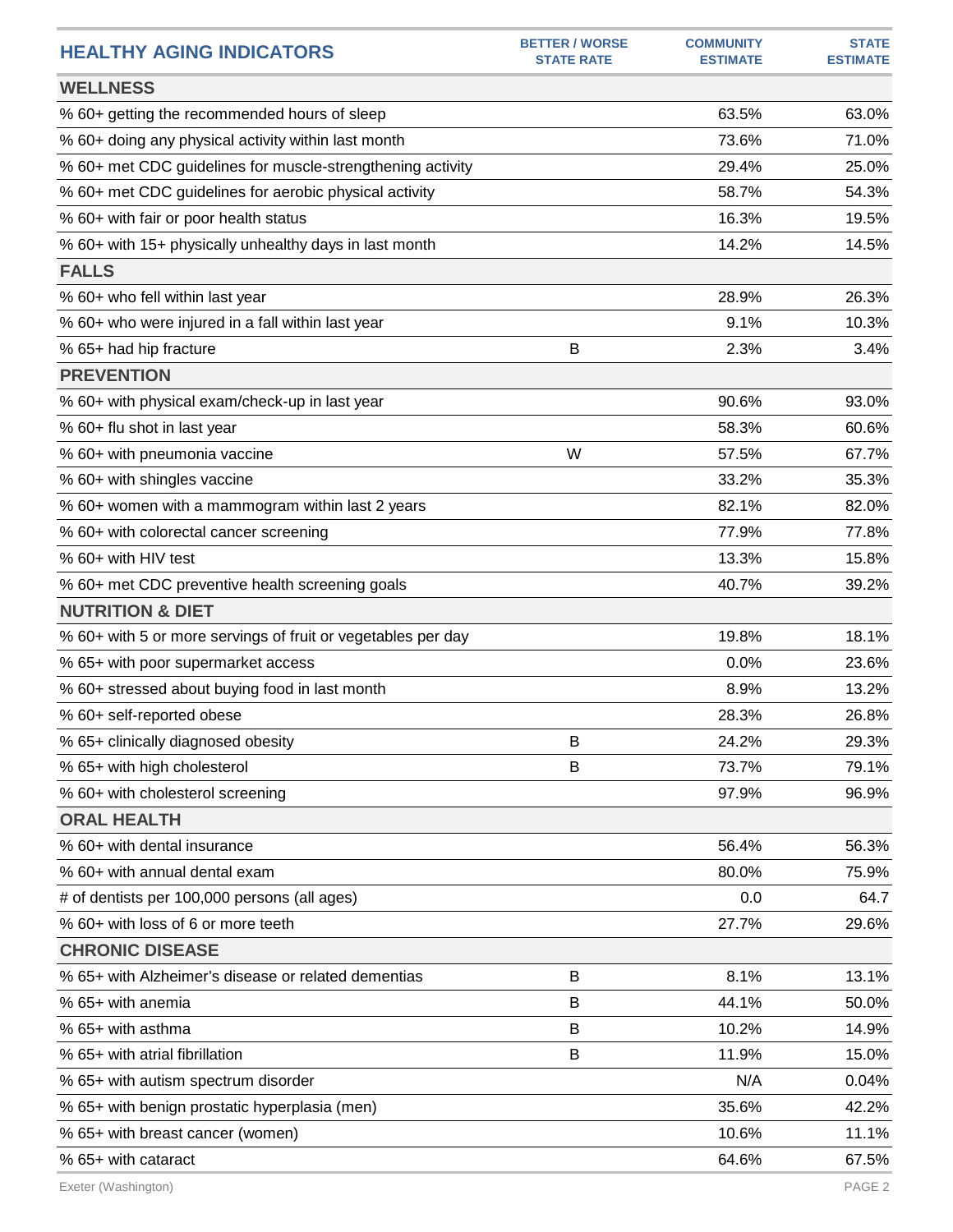| <b>HEALTHY AGING INDICATORS</b>                         | <b>BETTER / WORSE</b><br><b>STATE RATE</b> | <b>COMMUNITY</b><br><b>ESTIMATE</b> | <b>STATE</b><br><b>ESTIMATE</b> |
|---------------------------------------------------------|--------------------------------------------|-------------------------------------|---------------------------------|
| % 65+ with chronic kidney disease                       |                                            | 27.2%                               | 30.7%                           |
| % 65+ with chronic obstructive pulmonary disease        | В                                          | 16.2%                               | 22.9%                           |
| % 65+ with colon cancer                                 |                                            | 2.0%                                | 2.7%                            |
| % 65+ with congestive heart failure                     | B                                          | 13.8%                               | 21.6%                           |
| % 65+ with diabetes                                     |                                            | 30.2%                               | 34.7%                           |
| % 65+ with endometrial cancer (women)                   |                                            | 1.3%                                | 1.9%                            |
| % 65+ with epilepsy                                     |                                            | 2.5%                                | 2.9%                            |
| % 65+ with fibromyalgia, chronic pain and fatigue       |                                            | 26.0%                               | 25.4%                           |
| % 65+ with glaucoma                                     |                                            | 26.0%                               | 27.0%                           |
| % 65+ ever had a heart attack                           |                                            | 4.0%                                | 5.8%                            |
| % 65+ with HIV/AIDS                                     |                                            | 0.06%                               | 0.12%                           |
| % 65+ with hypertension                                 |                                            | 73.9%                               | 78.0%                           |
| % 65+ with hypothyroidism                               | B                                          | 18.5%                               | 22.4%                           |
| % 65+ with ischemic heart disease                       | B                                          | 33.9%                               | 41.8%                           |
| % 65+ with leukemias and lymphomas                      |                                            | 2.5%                                | 2.7%                            |
| % 65+ with liver disease                                | B                                          | 6.6%                                | 9.9%                            |
| % 65+ with lung cancer                                  |                                            | 1.6%                                | 2.1%                            |
| % 65+ with migraine and other chronic headache          |                                            | 6.6%                                | 6.1%                            |
| % 65+ with osteoarthritis or rheumatoid arthritis       | B                                          | 49.4%                               | 56.2%                           |
| % 65+ with osteoporosis                                 | B                                          | 12.7%                               | 19.6%                           |
| % 65+ with peripheral vascular disease                  | B                                          | 15.5%                               | 25.6%                           |
| % 65+ with pressure ulcer or chronic ulcer              |                                            | 6.2%                                | 8.1%                            |
| % 65+ with prostate cancer (men)                        |                                            | 12.1%                               | 13.4%                           |
| % 65+ with stroke                                       |                                            | 10.0%                               | 11.9%                           |
| % 65+ with traumatic brain injury                       |                                            | 0.6%                                | 1.0%                            |
| % 65+ with 4+ (out of 15) chronic conditions            | B                                          | 54.5%                               | 63.8%                           |
| % 65+ with 0 chronic conditions                         |                                            | 7.3%                                | 7.0%                            |
| <b>BEHAVIORAL HEALTH</b>                                |                                            |                                     |                                 |
| # opioid deaths (all ages)                              |                                            | 6                                   | 1,654                           |
| % 65+ with opioid use disorder                          |                                            | 1.6%                                | 1.9%                            |
| % 65+ with substance use disorder                       |                                            | 4.8%                                | 7.0%                            |
| % 60+ who used marijuana in last month                  |                                            | N/A                                 | 3.4%                            |
| % 60+ excessive drinking                                |                                            | 7.9%                                | 9.3%                            |
| % 65+ with tobacco use disorder                         |                                            | 8.2%                                | 10.8%                           |
| % 60+ current smokers                                   |                                            | 8.5%                                | 8.7%                            |
| % 60+ ever used E-Cigarettes in last month              |                                            | 5.6%                                | 5.8%                            |
| <b>MENTAL HEALTH</b>                                    |                                            |                                     |                                 |
| % 60+ who reported receiving adequate emotional support |                                            | 77.7%                               | 79.7%                           |
| % 60+ who reported being satisfied with life            |                                            | 96.9%                               | 95.3%                           |
| % 60+ with 15+ days poor mental health in last month    |                                            | 6.2%                                | 7.4%                            |
| % 65+ with depression                                   | B                                          | 25.4%                               | 32.9%                           |
| % 65+ with anxiety disorder                             | B                                          | 21.3%                               | 29.8%                           |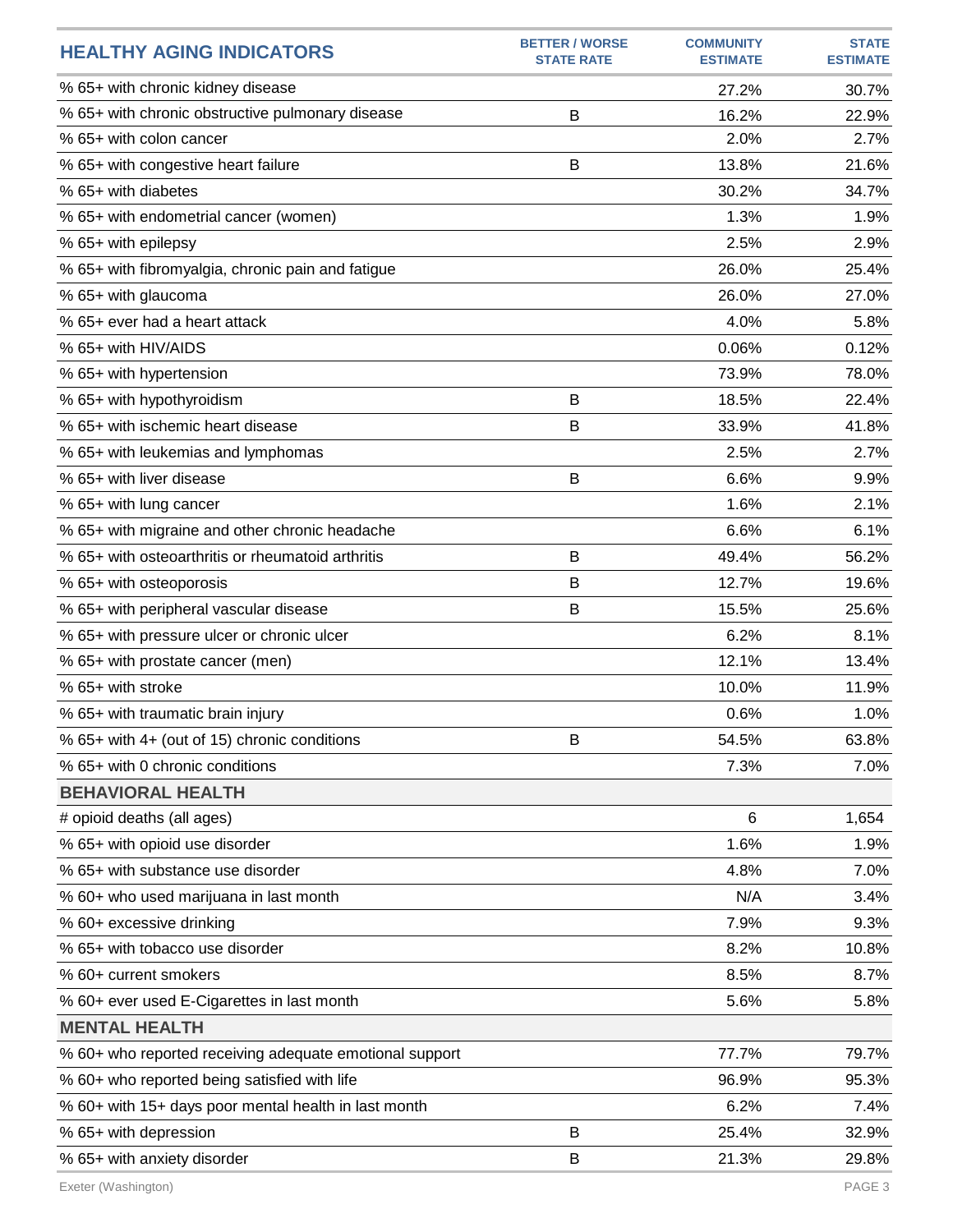| <b>HEALTHY AGING INDICATORS</b>                                  | <b>BETTER / WORSE</b><br><b>STATE RATE</b> | <b>COMMUNITY</b><br><b>ESTIMATE</b> | <b>STATE</b><br><b>ESTIMATE</b> |
|------------------------------------------------------------------|--------------------------------------------|-------------------------------------|---------------------------------|
| % 65+ with bipolar disorder                                      |                                            | 2.8%                                | 4.1%                            |
| % 65+ with post-traumatic stress disorder                        |                                            | 1.6%                                | 1.7%                            |
| % 65+ with schizophrenia & other psychotic disorder              |                                            | 2.7%                                | 3.8%                            |
| % 65+ with personality disorder                                  |                                            | 2.8%                                | 2.8%                            |
| <b>LIVING WITH DISABILITY</b>                                    |                                            |                                     |                                 |
| % 65+ with self-reported hearing difficulty                      |                                            | 10.8%                               | 13.9%                           |
| % 65+ with clinical diagnosis of deafness or hearing impairment  |                                            | 13.9%                               | 16.4%                           |
| % 65+ with self-reported vision difficulty                       |                                            | 1.5%                                | 5.5%                            |
| % 65+ with clinical diagnosis of blindness or visual impairment  |                                            | 0.7%                                | 1.1%                            |
| % 65+ with self-reported cognition difficulty                    |                                            | 7.2%                                | 8.2%                            |
| % 65+ with self-reported ambulatory difficulty                   | B                                          | 10.8%                               | 21.0%                           |
| % 65+ with clinical diagnosis of mobility impairment             |                                            | 3.1%                                | 3.8%                            |
| % 65+ with self-reported self-care difficulty                    |                                            | 2.9%                                | 8.0%                            |
| % 65+ with self-reported independent living difficulty           |                                            | 10.5%                               | 14.3%                           |
| <b>CAREGIVING</b>                                                |                                            |                                     |                                 |
| # of Alzheimer's disease specific support groups                 |                                            | 0                                   | 16                              |
| # of Memory Cafes                                                |                                            | 0                                   | 10                              |
| % of 60+ who provide care to a family/friend in last month       |                                            | 20.5%                               | 22.5%                           |
| % of grandparents raising grandchildren                          |                                            | 0.6%                                | 1.0%                            |
| % of grandparents who live with grandchildren                    |                                            | 1.9%                                | 3.2%                            |
| <b>ACCESS TO CARE</b>                                            |                                            |                                     |                                 |
| % 65+ dually eligible for Medicare and Medicaid                  | $\star$                                    | 5.1%                                | 13.8%                           |
| % 65+ Medicare managed care enrollees                            | $\star$                                    | 39.9%                               | 43.8%                           |
| % 60+ with a regular doctor                                      |                                            | 95.8%                               | 96.7%                           |
| % 60+ who did not see a doctor when needed due to cost           |                                            | 7.1%                                | 5.4%                            |
| # of primary care providers within 5 miles                       |                                            | 18                                  | 1,605                           |
| # of hospitals within 5 miles                                    |                                            | 0                                   | 13                              |
| # of home health agencies                                        |                                            | 14                                  | 23                              |
| # of nursing homes within 5 miles                                |                                            | 3                                   | 80                              |
| # of community health centers                                    |                                            | $\mathbf 0$                         | 43                              |
| # of adult day health centers                                    |                                            | 0                                   | 31                              |
| # of hospice agencies                                            |                                            | 6                                   | 18                              |
| <b>SERVICE UTILIZATION</b>                                       |                                            |                                     |                                 |
| # physician visits per year                                      | $\star$                                    | 7.4                                 | 8.4                             |
| # emergency room visits/1000 persons 65+ years annually          | $\star$                                    | 422.7                               | 620.6                           |
| # Part D monthly prescription fills per person annually          | $\star$                                    | 44.0                                | 52.2                            |
| # home health visits annually                                    | $\star$                                    | 1.6                                 | 3.5                             |
| # durable medical equipment claims annually                      |                                            | 1.4                                 | 1.7                             |
| # inpatient hospital stays/1000 persons 65+ years annually       | $\star$                                    | 175.2                               | 286.5                           |
| % Medicare inpatient hospital readmissions (as % of admissions)  | $\star$                                    | 8.0%                                | 17.4%                           |
| # skilled nursing facility stays/1000 persons 65+ years annually | $\star$                                    | 50.6                                | 98.8                            |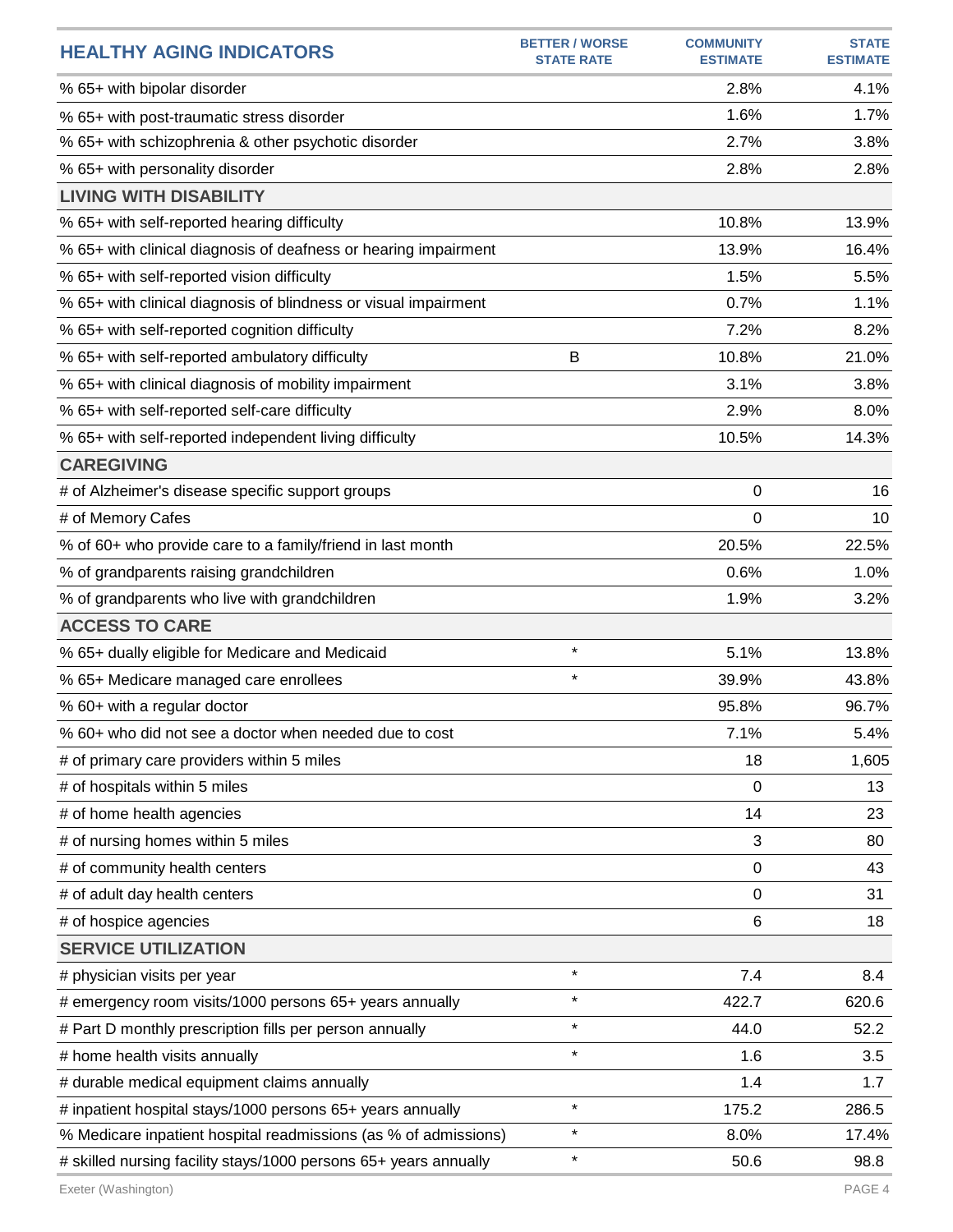| <b>HEALTHY AGING INDICATORS</b>                               | <b>BETTER / WORSE</b><br><b>STATE RATE</b> | <b>COMMUNITY</b><br><b>ESTIMATE</b> | <b>STATE</b><br><b>ESTIMATE</b> |
|---------------------------------------------------------------|--------------------------------------------|-------------------------------------|---------------------------------|
| # skilled nursing home Medicare beds/1000 persons 65+ years   |                                            | 0.0                                 | 47.1                            |
| % 65+ getting Medicaid long term services and supports        | $\star$                                    | 2.4%                                | 4.2%                            |
| % 65+ hospice users                                           |                                            | 3.2%                                | 3.5%                            |
| % 65+ hospice users as % of decedents                         |                                            | 58.9%                               | 53.0%                           |
| Median hospice days per hospice user (65+, deceased)          |                                            | 16.5                                | 11.0                            |
| Median hospice payment (Medicare + other) per hospice user    |                                            | \$4,329.24                          | \$3,870.97                      |
| <b>COMMUNITY</b>                                              |                                            |                                     |                                 |
| Air pollution: annual # of unhealthy days for 65+ (county)    |                                            | 5                                   | N/A                             |
| Age-friendly efforts in community                             |                                            | Not yet                             | Yes                             |
| # of senior centers                                           |                                            | 0                                   | 32                              |
| # of universities and community colleges                      |                                            | 0                                   | 19                              |
| # of public libraries                                         |                                            | 1                                   | 71                              |
| # of YMCAs                                                    |                                            | $\Omega$                            | 15                              |
| % in county with access to broadband (all ages)               |                                            | 97.7%                               | 98.1%                           |
| % 60+ who used Internet in last month                         |                                            | 76.6%                               | 71.6%                           |
| Voter participation rate in 2016 election (age 18+)           |                                            | 64.7%                               | 55.0%                           |
| % 60+ who believe local service orgs understand needs         |                                            | 45.9%                               | 44.1%                           |
| % 60+ who believe he/she can make a difference                |                                            | 53.5%                               | 52.2%                           |
| % 60+ who believe working together can make a difference      |                                            | 80.1%                               | 81.0%                           |
| % 60+ who volunteer at least once per month                   |                                            | 23.3%                               | 22.9%                           |
| % 60+ who attend community events (church, club) monthly      |                                            | 47.6%                               | 44.4%                           |
| <b>SAFETY &amp; CRIME</b>                                     |                                            |                                     |                                 |
| Violent crime rate /100,000 persons                           |                                            | N/A                                 | 220.3                           |
| Homicide rate /100,000 persons (county)                       |                                            | N/A                                 | $\overline{2}$                  |
| # firearm fatalities (all ages) (county)                      |                                            | 104                                 | 895                             |
| Property crime rate /100,000 persons                          |                                            | N/A                                 | 1,678.4                         |
| # 65+ deaths by suicide (county)                              |                                            | N/A                                 | 57                              |
| <b>TRANSPORTATION</b>                                         |                                            |                                     |                                 |
| % 65+ who own a motor vehicle                                 | $\star$                                    | 97.6%                               | 85.0%                           |
| % 60+ who always drive or ride wearing a seatbelt             |                                            | 93.2%                               | 91.9%                           |
| % 60+ who drove under the influence of drinking in last month |                                            | N/A                                 | 2.0%                            |
| # of fatal crashes involving adult age 60+/town               |                                            | 0                                   | 82                              |
| # of fatal crashes involving adult age 60+/county             |                                            | 7                                   | 82                              |
| <b>HOUSING</b>                                                |                                            |                                     |                                 |
| % 65+ population who live alone                               |                                            | 24.7%                               | 31.4%                           |
| Average household size (all ages)                             |                                            | 2.7                                 | 2.5                             |
| Median house value                                            |                                            | \$323,100.00                        | \$249,800.00                    |
| % 60+ own home                                                | $\star$                                    | 93.0%                               | 70.3%                           |
| % 60+ homeowners who have mortgage                            |                                            | 54.8%                               | 48.7%                           |
| % 60+ stressed about paying rent/mortgage in last month       |                                            | 18.3%                               | 22.1%                           |